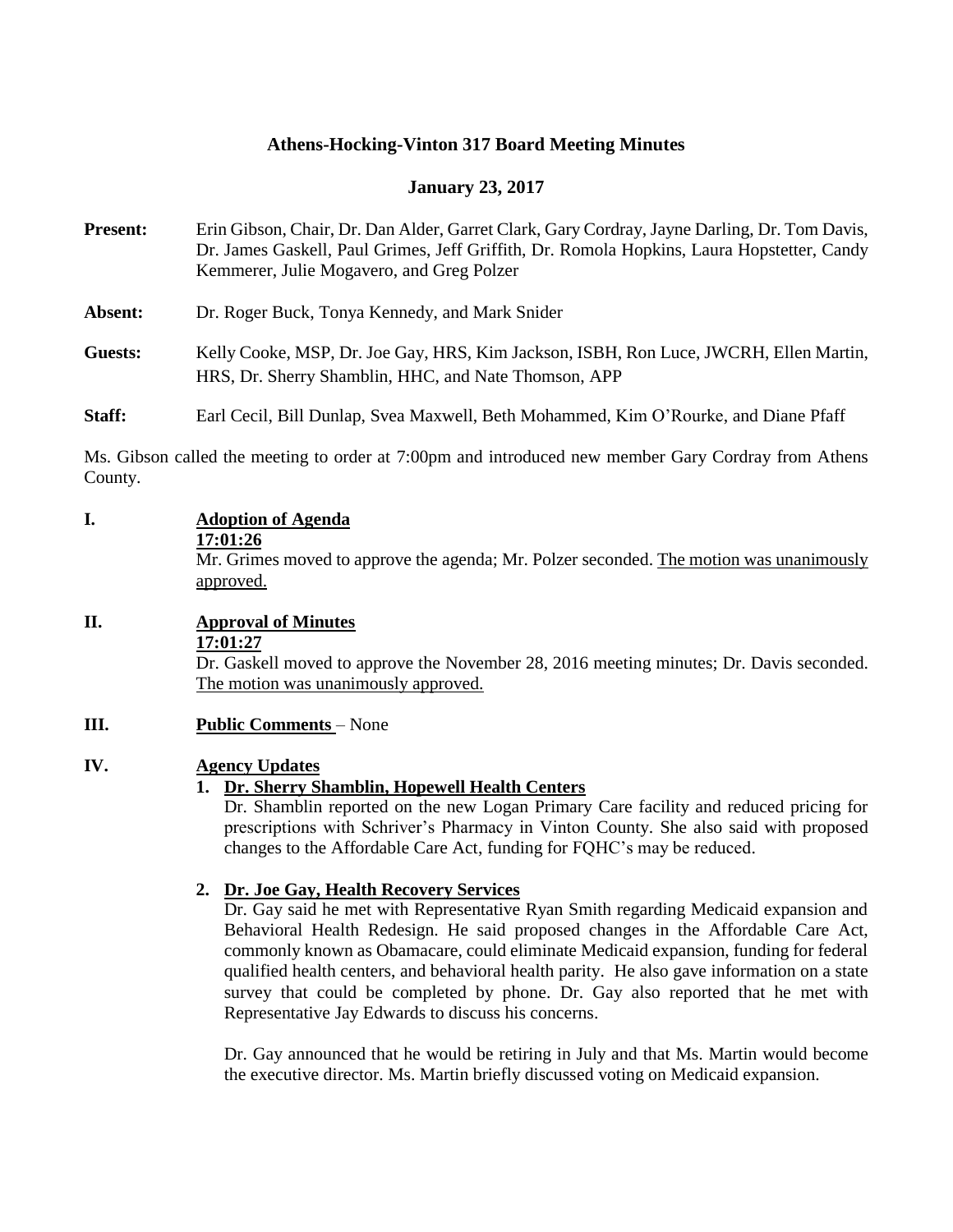#### **3. Kelly Cooke, My Sister's Place**

Ms. Cooke reported that the VOCA grant they have always received would be lost with the new administration's changes in the Affordable Care Act. She said this grant funds several members of her staff.

#### **4. Nate Thomson, Athens Photographic Project**

Mr. Thomson said construction began on the new facility on January  $9<sup>th</sup>$  and hopes to have it completed by August. He also said the Uptown project has been funded through a grant from the Athens Foundation.

## **5. Ron Luce, John W. Clem Recovery House**

Mr. Luce said a document for the FHLB grant must be approved and that Mr. Cecil would explain further. He also said the Veteran's Administration has released a Call for Proposals for funding for recovery services.

#### **6. Kim Jackson, Integrated Services for Behavioral Healthcare**

Ms. Jackson said the Nelsonville children's program began well with 130 children attending and the ribbon-cutting for the Charles Place apartments will be on Wednesday.

# **V. Staff Updates**

# **1. Bill Dunlap, Deputy Director**

Mr. Dunlap said he and Mr. Cecil would attend the Legislative Day on January 30<sup>th</sup>. He also said the General Assembly could end Medicaid Expansion and that the Governor had sent a letter to the president regarding a healthcare model.

## **2. Diane Pfaff, Community Services Manager**

Ms. Pfaff distributed brochures regarding Trauma Informed Care.

## **VI. Committee Reports**

## **A. One-Time Funding Committee**

Ms. Gibson said the committee recommends not using the carryover funds until more is known about Medicaid Expansion being continued as this would impact funding for services. She said they could reconvene the committee in July once the Governor's budget was available.

## **B. Executive Committee**

## **1. Financial Reports**

## **17:01:28**

Ms. Gibson said the committee reviewed and discussed the financial reports for SFY 2017 and recommends that the October, November, and December Financial Reports for the General Fund, SAMI Rental Fund, Hocking Rental Fund, Vinton Rental Fund, Construction Fund, CATIE Fund, and Osteopathic Heritage Foundation Fund be accepted and filed for audit, as submitted. The recommendation was unanimously approved.

#### **2. NAMI Rehabilitation Center 17:01:29**

Mr. Cecil shared a brochure created by NAMI Ohio regarding the proposed mental health rehabilitation center. NAMI Ohio has requested that the board provide gap